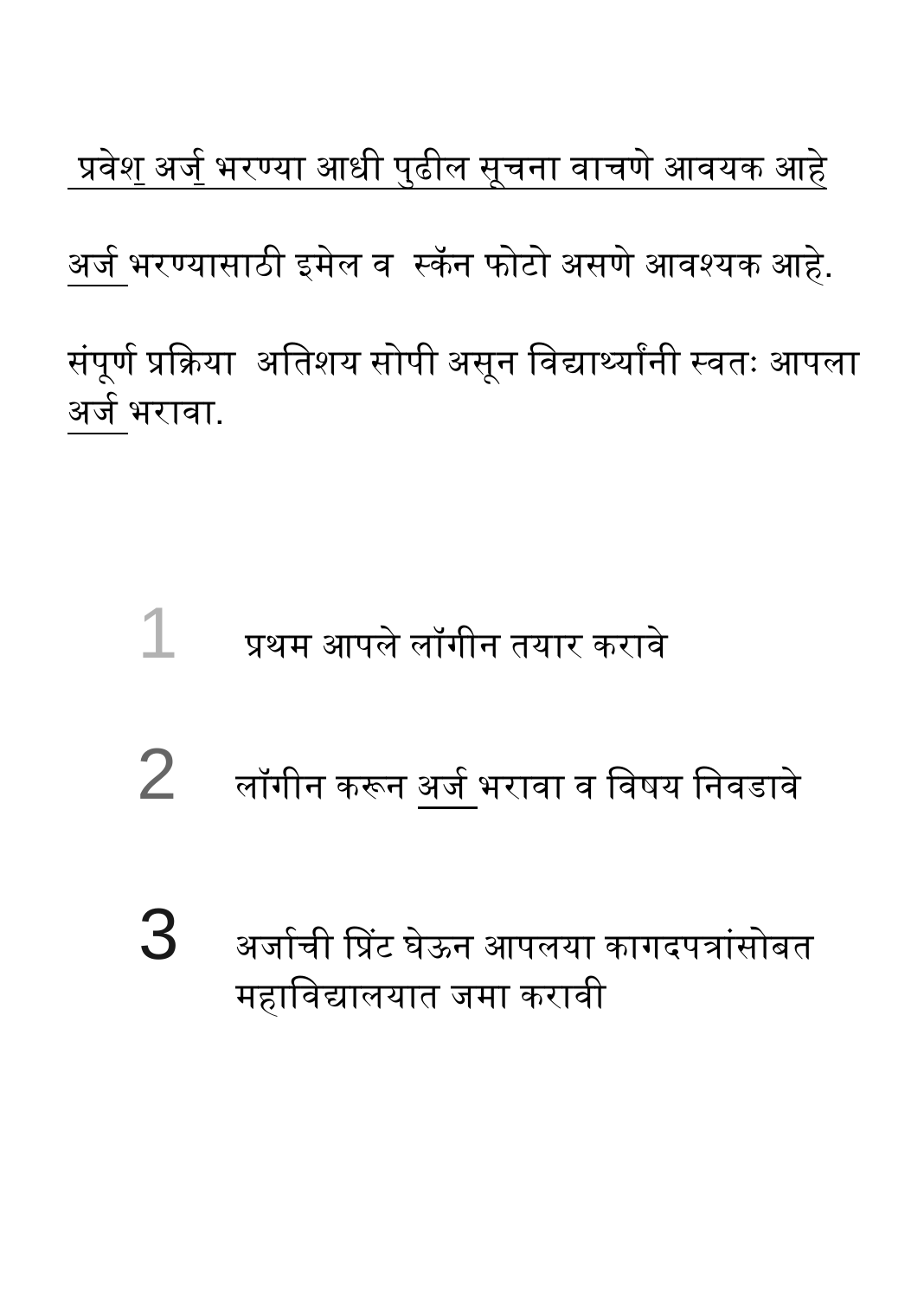# ONLINE ADMISSIONS GUIDELINE

### Index

| <b>Header</b>               | Page No        |
|-----------------------------|----------------|
| Register For Login          | 3              |
| <b>Fill Admission Form</b>  | $\overline{4}$ |
| <b>Edit Admission Form</b>  | 9              |
| <b>Print Admission Form</b> | 12             |
|                             |                |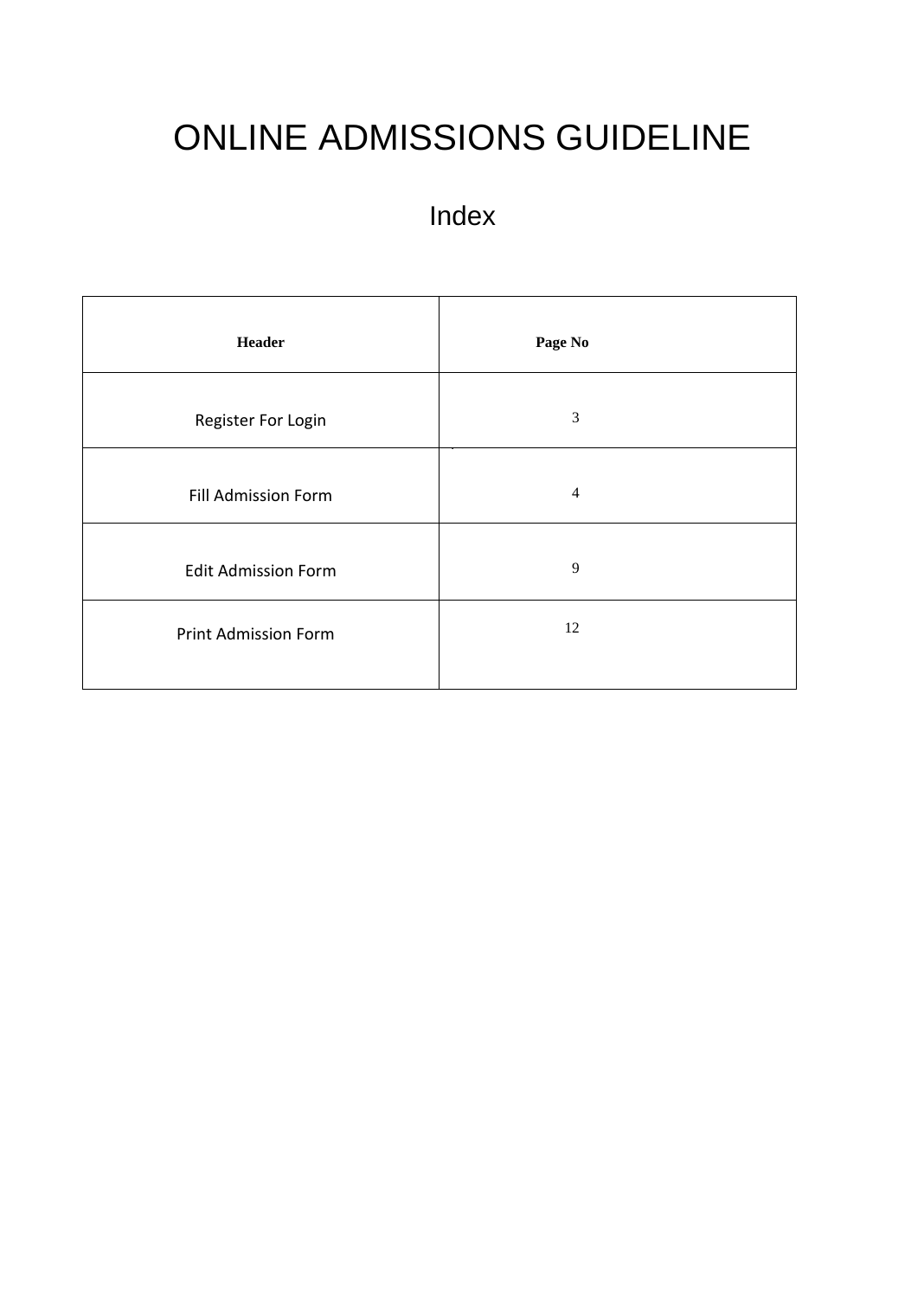How To use (Student Login ) System :

Step: 1 Go to [ascc.orientconsultancy.com](http://ascc.orientconsultancy.com/) & Click 'Online Admissions' OR Go to http://ascc.orientconsultancy.com Step: 2 Click on New Student Registration

| <b>Edumint ASCC</b>                          |                                                       |   |
|----------------------------------------------|-------------------------------------------------------|---|
| <b>A</b> Please Enter Your Login Details     |                                                       |   |
| Login ID                                     | Δ                                                     |   |
| Password                                     | Q.                                                    |   |
|                                              | Login                                                 |   |
| ← forgot my password                         | <b>Only Student</b><br><b>Register(New Admission)</b> |   |
| <b>Only First Year Student</b><br>For Exam → |                                                       | → |
| Only Staff Login For Exam                    |                                                       |   |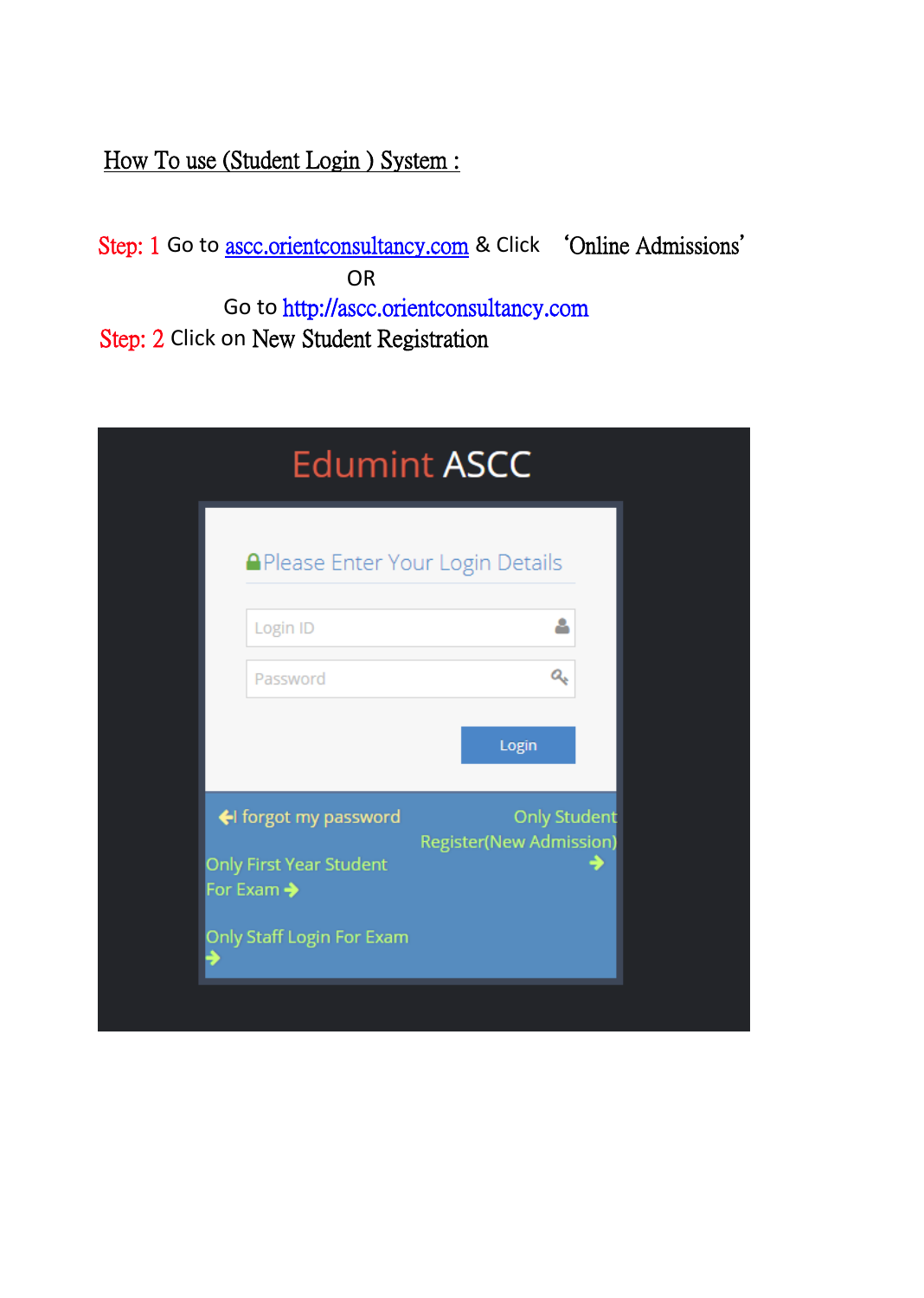Step: 3 Fill the new student registration Form and click on Register button

| <b>Edumint ASCC</b>                                                                 |  |
|-------------------------------------------------------------------------------------|--|
| New Student Registration                                                            |  |
| Enter your details to begin:<br>*Email ID                                           |  |
| *Password                                                                           |  |
|                                                                                     |  |
| *Retype Password                                                                    |  |
| *Mobile No                                                                          |  |
| Enter Numbers as shown C Captcha<br>$\epsilon$<br>279<br>58<br><b>Enter Captcha</b> |  |
| I accept the User Agreement<br>Reset<br>Register                                    |  |
| ← Back to login                                                                     |  |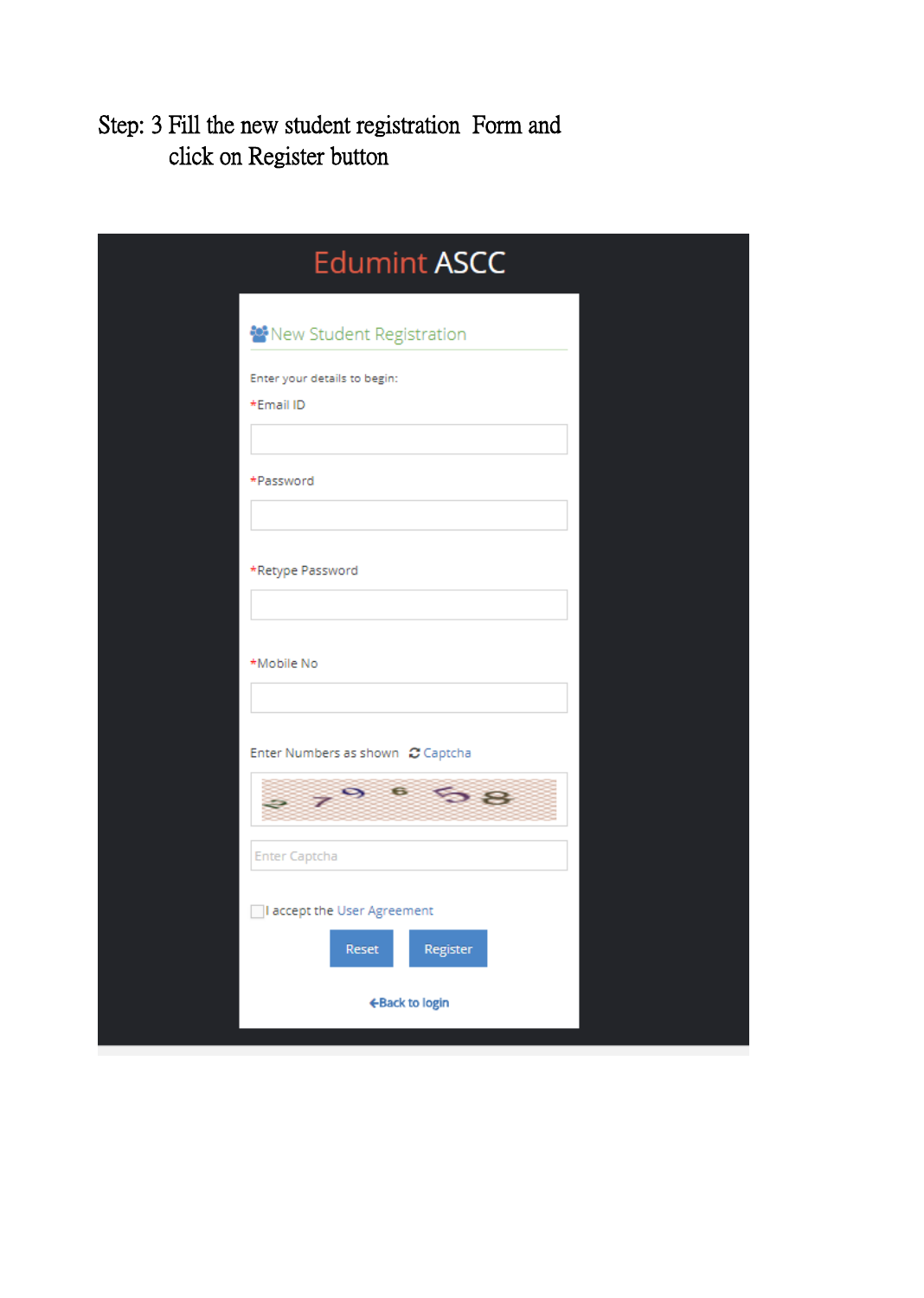Step: 4 Enter Login Details and then click on Login button ( Check Your registered email id or SMS )

| <b>Edumint ASCC</b>                     |                                |
|-----------------------------------------|--------------------------------|
| <b>APlease Enter Your Login Details</b> |                                |
| δ                                       |                                |
| Q.                                      |                                |
| Login                                   |                                |
| <b>Only Student</b>                     |                                |
|                                         |                                |
|                                         |                                |
|                                         | <b>Register(New Admission)</b> |

Step : 5 Click On Fill Admission Form then Fill Your Details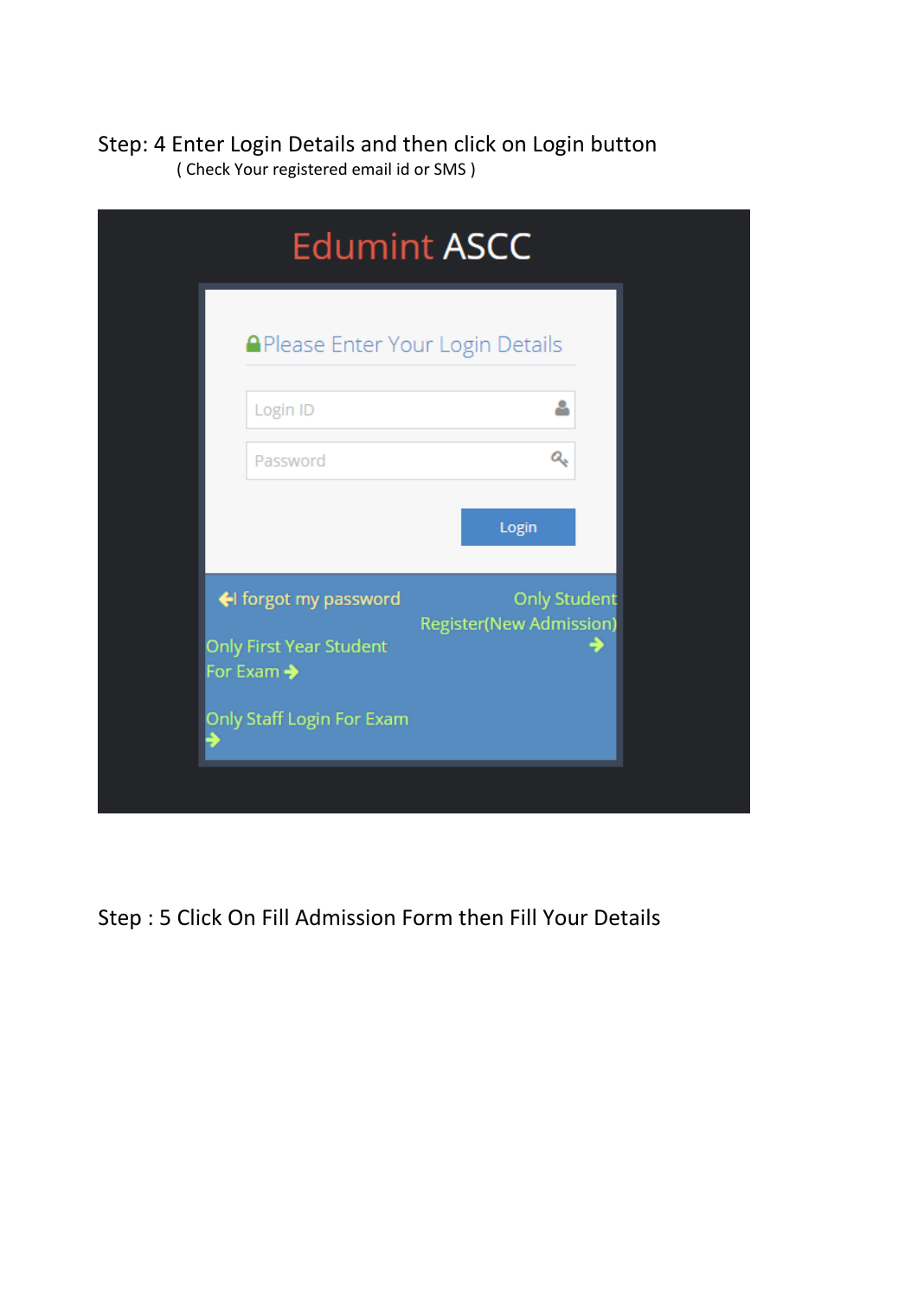| College ERP                      |                                                              |                     |                                                        | Welcome,<br>Student |
|----------------------------------|--------------------------------------------------------------|---------------------|--------------------------------------------------------|---------------------|
| œ                                | Profile                                                      |                     |                                                        |                     |
| <b>B</b> Dashboard               |                                                              |                     |                                                        |                     |
| Fill Admission Form<br>æ         | <b>O</b> Fill Admission Form<br><b>O</b> Edit Admission Form | <b>O</b> Print Form |                                                        |                     |
| Edit Admission Form              |                                                              | Status Conline      |                                                        |                     |
| Holiday List                     |                                                              |                     | Name PRANIT ANIL JATHAR                                |                     |
| Print Form<br>$\checkmark$       |                                                              | Mother's Name SEEMA |                                                        |                     |
| <b>D</b> Setting<br>$\checkmark$ | Profile                                                      | Address             | Permanent QAT/PT - KHADAMBA, TAL - RAHURI DIST-A.NAGAR |                     |
| Sign Out                         |                                                              | Address             | Present QAT/PT - KHADAMBA, TAL - RAHURI DIST-A.NAGAR   |                     |
| $^\copyright$                    |                                                              |                     | DOB 2001-09-09                                         |                     |
|                                  |                                                              | Blood Group A -ve   |                                                        |                     |
|                                  |                                                              |                     | Mobile No. 9881882551                                  |                     |
|                                  |                                                              |                     | EmailID jatharpranit@gmail.com                         |                     |
|                                  |                                                              | Gender Male         |                                                        |                     |
|                                  |                                                              | Stream Arts         |                                                        |                     |
|                                  |                                                              |                     | Course Junior College                                  |                     |
|                                  |                                                              |                     | Year XI-Arts                                           |                     |
|                                  |                                                              |                     | Adhar No 402375277574                                  |                     |
|                                  |                                                              | Voter No            |                                                        |                     |

Note : \* Read instructions and select subjects carefully. Kindly refer college prospectus for Barcode Number and subject selection.

Step : 6 After Filing of Admission Form and Selecting Subject Click on 'Save Details' Button.

| <b>Instructions For Group Selection</b><br>For Group 1 select - 5 Subject(s) |                                                                         | SubjectCode | SubjectName       | GroupName |
|------------------------------------------------------------------------------|-------------------------------------------------------------------------|-------------|-------------------|-----------|
|                                                                              | 8                                                                       | 1337        | Opt. English      | Group 1   |
|                                                                              | $\blacktriangleright$                                                   | 1557        | Economics G1      | Group 1   |
|                                                                              | $\Box$                                                                  | 1177        | <b>History G1</b> | Group 1   |
|                                                                              | $\overline{\mathcal{L}}$                                                | 1027        | Marathi G1        | Group 1   |
|                                                                              | $\overline{\mathcal{L}}$                                                | 1097        | Hindi G           | Group 1   |
|                                                                              | 8                                                                       | 1117        | Sanskrit          | Group 1   |
|                                                                              | $\overline{\mathcal{L}}$                                                | 1167        | Politics G1       | Group 1   |
|                                                                              | $\qquad \qquad \qquad \qquad \qquad \qquad \qquad \qquad \qquad \qquad$ | 1207        | Geography G1      | Group 1   |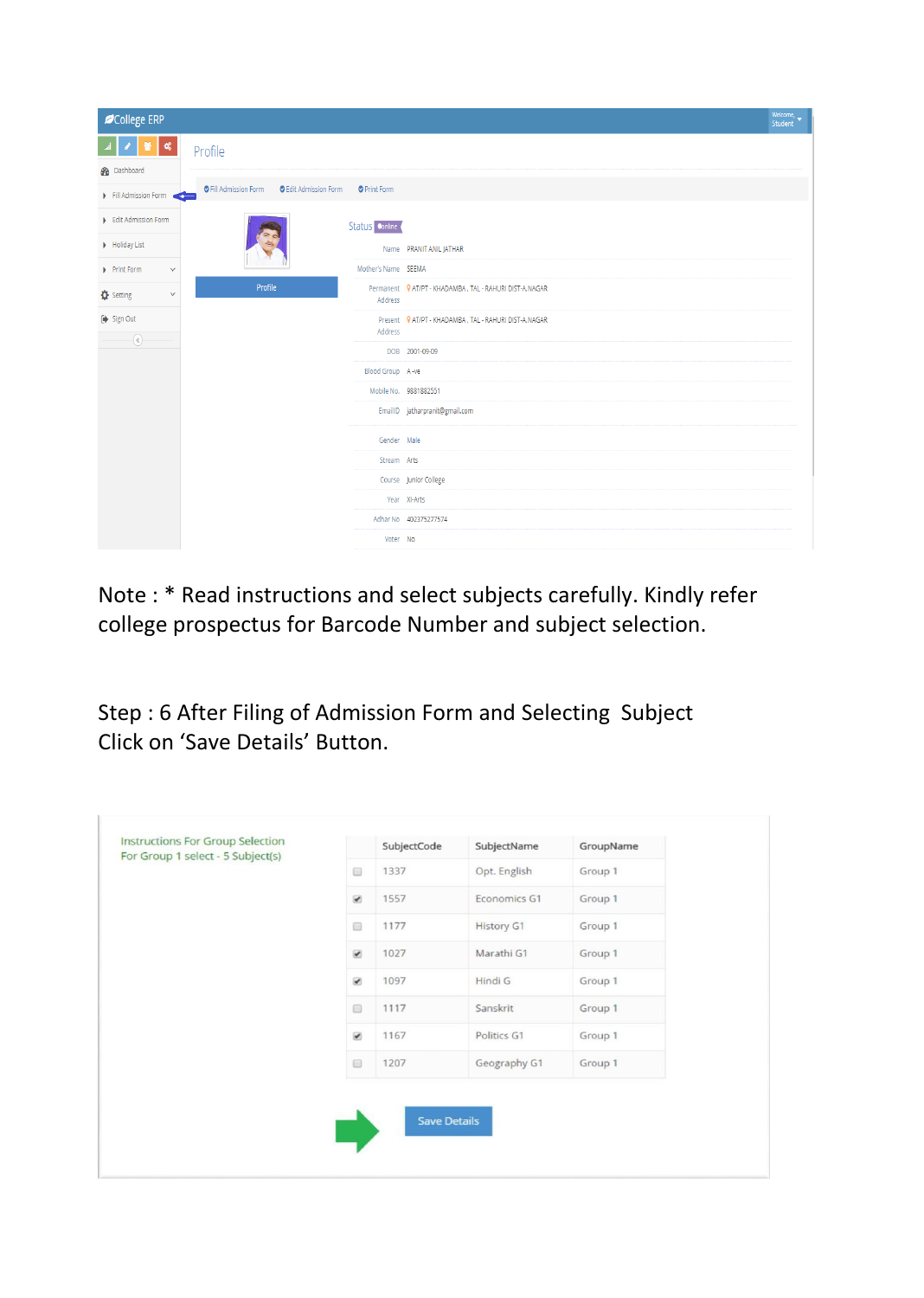Step : 7 A

 $\overline{a}$ 

fter Clicking On Save Button Page you will get success message. Click on OK Button

| FreedCamp.com (2) Y | localhost:60167 says:<br>Form submitted successfully. Please print application form and subject<br>details | $\times$ (hatsApp | https://inet |
|---------------------|------------------------------------------------------------------------------------------------------------|-------------------|--------------|
|                     | OK                                                                                                         |                   |              |
|                     |                                                                                                            |                   |              |

#### Step : 8

 $\overline{a}$ 

After Clicking OK Button Page Will redirect you to Print Applicaon Form. Here, Click on Export Button Page Then Click on PDF.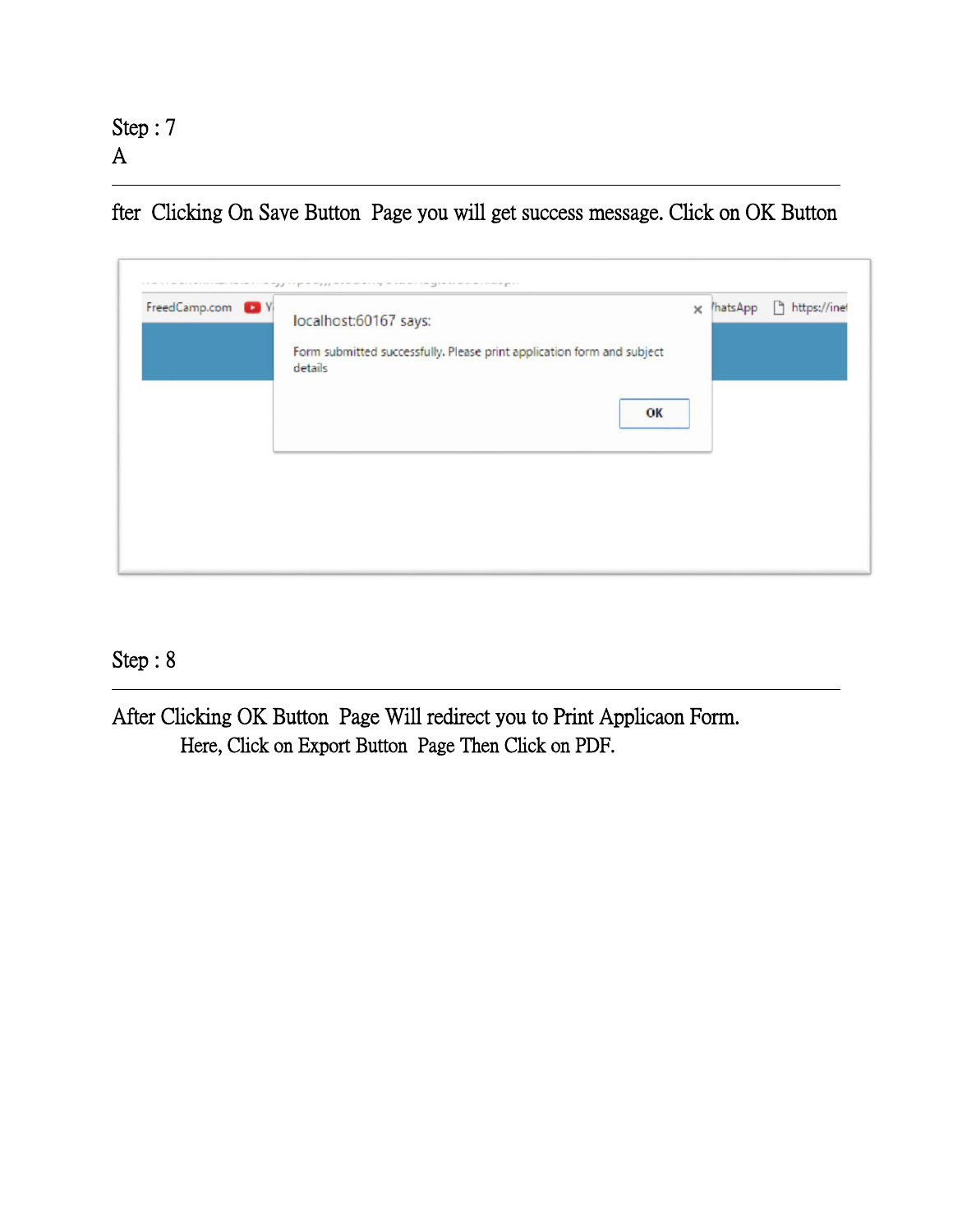| of $2 \cdot \mathbb{R}$<br>$\parallel$ 4 4 1<br>di.                                                                                                                                 | Find   Next $\qquad \qquad \blacksquare$ = ( $\bigoplus$ |                   |                            |  |
|-------------------------------------------------------------------------------------------------------------------------------------------------------------------------------------|----------------------------------------------------------|-------------------|----------------------------|--|
| Hon. Principal,                                                                                                                                                                     |                                                          | Application No.:  | 201771545012               |  |
| Arts, Science and Commerce College, Rahuri.<br>Dist. Ahmednagar                                                                                                                     |                                                          | UserID :          | jatharpran itsagmail.com   |  |
| Respected Sir.                                                                                                                                                                      |                                                          | Password:         | 9881882551                 |  |
| I. (Full Name beginning with surname)                                                                                                                                               | JATHAR PRANIT ANIL                                       |                   |                            |  |
| with consent of my parents want to seek admission in                                                                                                                                | Junior College                                           | class for XI-Arts |                            |  |
| Subject.I have read all the rules and regulations in the prospectus carefully. I promise to follow those rules.<br>Please give me admission.                                        |                                                          |                   |                            |  |
| Date -                                                                                                                                                                              |                                                          |                   | <b>Yours Faithfully</b>    |  |
|                                                                                                                                                                                     |                                                          |                   | (Signature of the student) |  |
|                                                                                                                                                                                     |                                                          |                   |                            |  |
|                                                                                                                                                                                     | <b>Biodata of the student</b>                            |                   |                            |  |
| 1) Full Name - In English<br>JATHAR PRANIT ANIL                                                                                                                                     |                                                          |                   |                            |  |
| Mother's Name SEEMA                                                                                                                                                                 |                                                          |                   |                            |  |
| 2)Permanent address :                                                                                                                                                               | AT/PT - KHADAMBA, TAL - RAHURI DIST-A.NAGAR              |                   |                            |  |
|                                                                                                                                                                                     |                                                          |                   |                            |  |
|                                                                                                                                                                                     |                                                          |                   |                            |  |
| 09-09-2001                                                                                                                                                                          |                                                          |                   |                            |  |
|                                                                                                                                                                                     |                                                          |                   |                            |  |
| Malle                                                                                                                                                                               |                                                          |                   |                            |  |
| Single                                                                                                                                                                              |                                                          |                   |                            |  |
| 4) Date of Birth - In Figures :<br>5) Place of Birth - Place SANGAV SATRAL Dist: A.NAGAR<br>6) Gender -<br>Male/Female<br>7) Status - Married/Unmarried<br>8) Hobby and art if any: |                                                          |                   |                            |  |
| 9) Catagory - SC/ST/VJNT/NT/OBC/SBC/OPEN :                                                                                                                                          | OPEN                                                     |                   |                            |  |

Step: 9 click on 'Sign Out' button to logout.

| College ERP                      |                              |                                                     | Welcome,<br>Student                                          |  |
|----------------------------------|------------------------------|-----------------------------------------------------|--------------------------------------------------------------|--|
| ø,                               | Profile                      |                                                     |                                                              |  |
| <b>Dashboard</b>                 |                              |                                                     |                                                              |  |
| Fill Admission Form              | <b>O</b> Fill Admission Form | <b>O</b> Edit Admission Form<br><b>O</b> Print Form |                                                              |  |
| Edit Admission Form              |                              | Status Conline                                      |                                                              |  |
| Holiday List                     |                              |                                                     | Name PRANIT ANIL JATHAR                                      |  |
| Print Form<br>$\checkmark$       |                              | Mother's Name SEEMA                                 |                                                              |  |
| <b>D</b> Setting<br>$\checkmark$ | Profile                      | Address                                             | Permanent Q AT/PT - KHADAMBA, TAL - RAHURI DIST-A.NAGAR      |  |
| □ Sign Out                       |                              | Address                                             | Present <b>Q</b> AT/PT - KHADAMBA, TAL - RAHURI DIST-A.NAGAR |  |
| $^\circledR$                     |                              |                                                     | DOB 2001-09-09                                               |  |
|                                  |                              | Blood Group A -ve                                   |                                                              |  |
|                                  |                              |                                                     | Mobile No. 9881882551                                        |  |
|                                  |                              |                                                     | EmailID jatharpranit@gmail.com                               |  |
|                                  |                              | Gender Male                                         |                                                              |  |
|                                  |                              | Stream Arts                                         |                                                              |  |
|                                  |                              |                                                     | Course Junior College                                        |  |
|                                  |                              |                                                     | Year XI-Arts                                                 |  |
|                                  |                              |                                                     | Adhar No 402375277574                                        |  |
|                                  |                              | Voter No                                            |                                                              |  |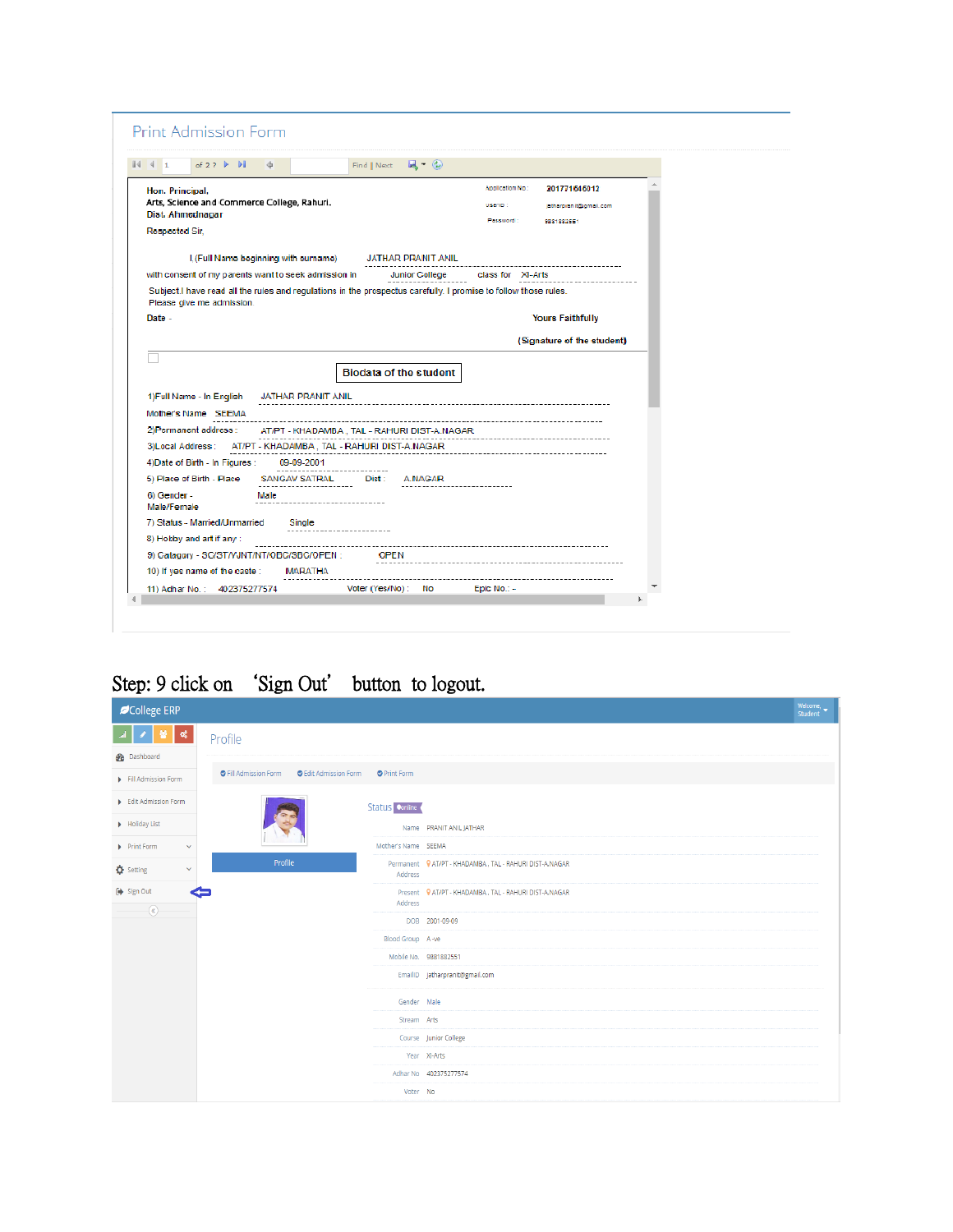#### **If you want to change Something in Your Admission Form :**

**Edumint ASCC A** Please Enter Your Login Details Δ Login ID  $\alpha_{\rm e}$ Password Login ←I forgot my password **Only Student Register(New Admission)** Only First Year Student  $\rightarrow$ For Exam  $\rightarrow$ Only Staff Login For Exam

**Step: 1 Log in from your user id and password.**

#### Step : 2 Click On Edit Admission Form.

| College ERP                      |                                                          |                     | Welcome,<br>Student                                     |  |
|----------------------------------|----------------------------------------------------------|---------------------|---------------------------------------------------------|--|
| ∝<br>-91<br><b>B</b> Dashboard   | Profile                                                  |                     |                                                         |  |
| Fill Admission Form              | O Fill Admission Form O Edit Admission Form O Print Form |                     |                                                         |  |
| Edit Admission Form              |                                                          | Status Conline      |                                                         |  |
| Holiday List                     |                                                          |                     | Name PRANIT ANIL JATHAR                                 |  |
| Print Form<br>$\checkmark$       |                                                          | Mother's Name SEEMA |                                                         |  |
| <b>O</b> Setting<br>$\checkmark$ | Profile                                                  | Address             | Permanent Q AT/PT - KHADAMBA, TAL - RAHURI DIST-A.NAGAR |  |
| □ Sign Out                       |                                                          | Address             | Present Q AT/PT - KHADAMBA, TAL - RAHURI DIST-A.NAGAR   |  |
| $\circledast$                    |                                                          |                     | DOB 2001-09-09                                          |  |
|                                  |                                                          | Blood Group A -ve   |                                                         |  |
|                                  |                                                          |                     | Mobile No. 9881882551                                   |  |
|                                  |                                                          |                     | Email D jatharpranit@gmail.com                          |  |
|                                  |                                                          | Gender Male         |                                                         |  |
|                                  |                                                          | Stream Arts         |                                                         |  |
|                                  |                                                          |                     | Course Junior College                                   |  |
|                                  |                                                          |                     | Year XI-Arts                                            |  |
|                                  |                                                          |                     | Adhar No 402375277574                                   |  |
|                                  |                                                          | Voter No            |                                                         |  |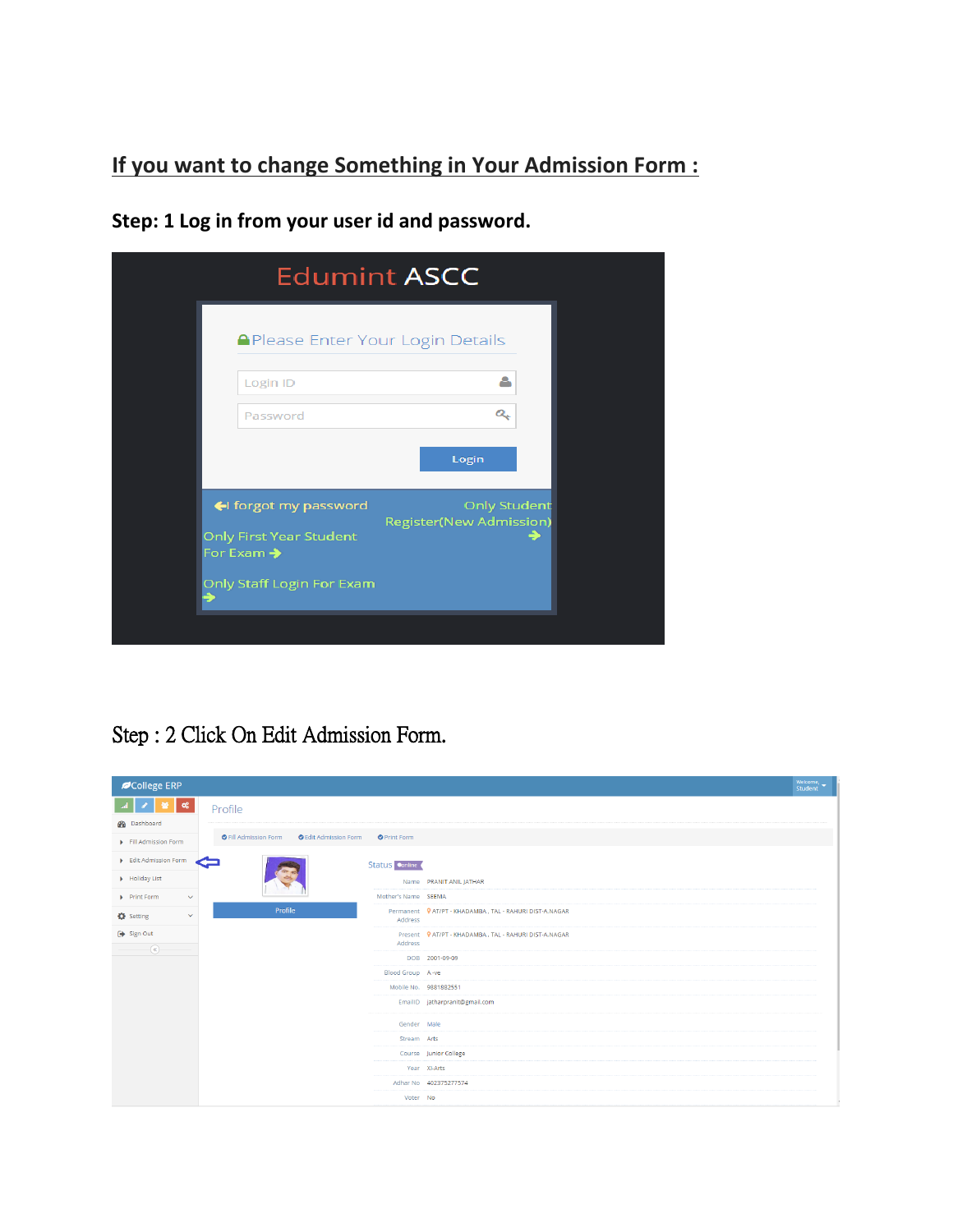

Step: 3 Change your details and click on'update details' button

Step: 4 After 'Form updated successfully' message. Click on 'OK'.

| Camp.com D Y | localhost:19534 says:<br>Form updated successfully. Please print application form and subject details | $\times$ (hatsApp | https://inet.idl |
|--------------|-------------------------------------------------------------------------------------------------------|-------------------|------------------|
|              | OK                                                                                                    |                   |                  |
|              |                                                                                                       |                   |                  |
|              |                                                                                                       |                   |                  |
|              |                                                                                                       |                   |                  |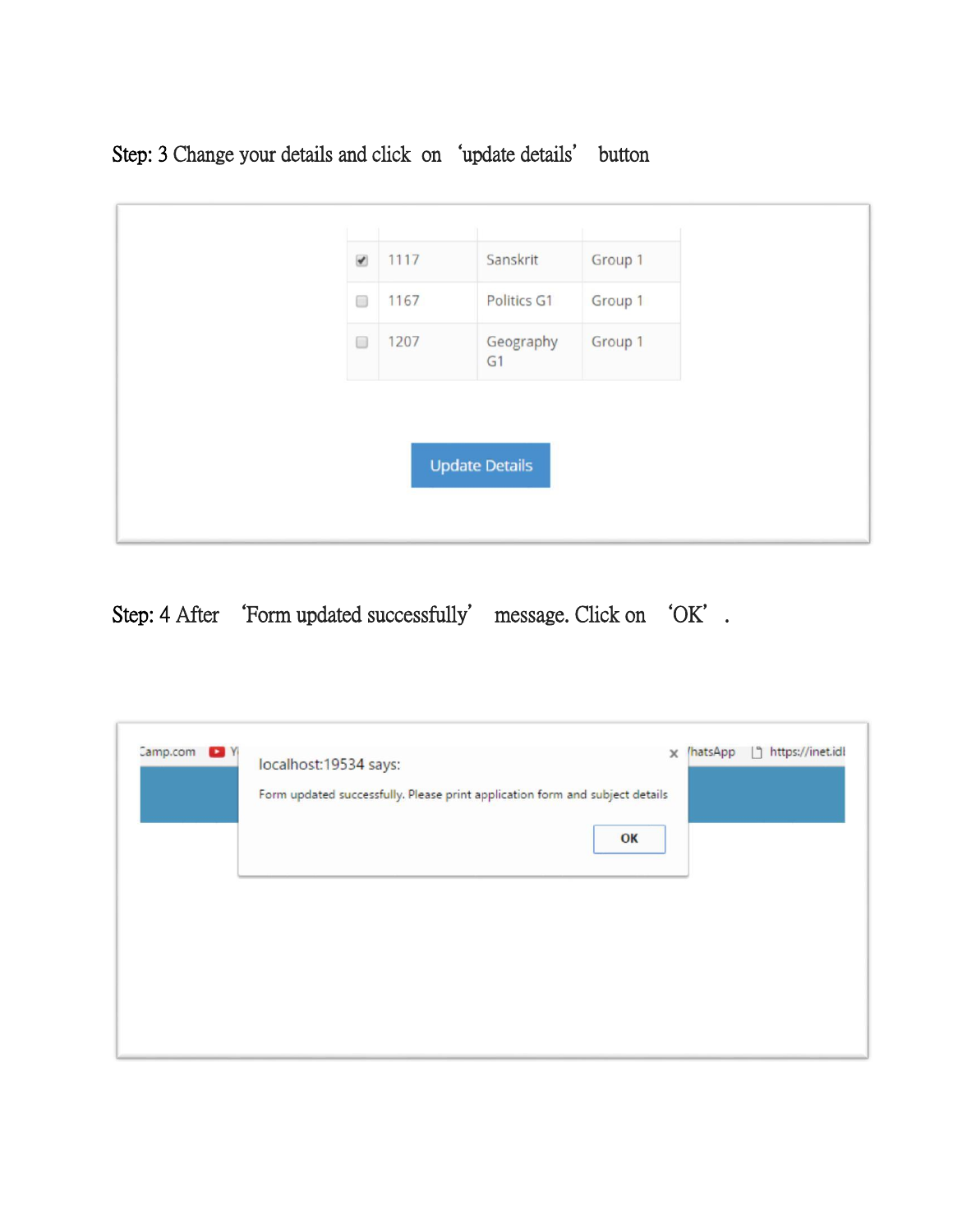Step : 5

l

#### After Clicking OK Button Page Will redirect you to Print Applicaon Form. Here, Click on Export Button Page Then Click on PDF.

| $  4 - 4  $ 1<br>of $2 \times b$ bill<br>ds.                                                                                                                                                                                                     | Find   Next $\qquad \qquad \blacksquare$ = $\qquad \qquad \qquad \blacksquare$ |                                                      |                                                          |  |
|--------------------------------------------------------------------------------------------------------------------------------------------------------------------------------------------------------------------------------------------------|--------------------------------------------------------------------------------|------------------------------------------------------|----------------------------------------------------------|--|
| Hon. Principal,<br>Arts, Science and Commerce College, Rahuri.<br>Dist. Ahmednagar<br>Respected Sir.                                                                                                                                             |                                                                                | Application No.:<br>UserID <sub>1</sub><br>Password: | 201771545012<br>latharpran Italianiali.com<br>9881882551 |  |
| I. (Full Name beginning with surname)                                                                                                                                                                                                            | JATHAR PRANIT ANIL                                                             |                                                      |                                                          |  |
| with consent of my parents want to seek admission in                                                                                                                                                                                             | Junior College                                                                 | class for XI-Arts                                    |                                                          |  |
| Subject.I have read all the rules and regulations in the prospectus carefully. I promise to follow those rules.<br>Please give me admission.                                                                                                     |                                                                                |                                                      |                                                          |  |
| Date -                                                                                                                                                                                                                                           |                                                                                |                                                      | <b>Yours Faithfully</b>                                  |  |
|                                                                                                                                                                                                                                                  |                                                                                |                                                      | (Signature of the student)                               |  |
| 1) Full Name - In English<br>JATHAR PRANIT ANIL<br>Mother's Name SEEMA                                                                                                                                                                           | <b>Biodata of the student</b>                                                  |                                                      |                                                          |  |
| 2)Permanent address :                                                                                                                                                                                                                            | AT/PT - KHADAMBA, TAL - RAHURI DIST-A.NAGAR                                    |                                                      |                                                          |  |
| 3) Local Address :<br>AT/PT - KHADAMBA . TAL - RAHURI DIST-A NAGAR                                                                                                                                                                               |                                                                                |                                                      |                                                          |  |
|                                                                                                                                                                                                                                                  |                                                                                |                                                      |                                                          |  |
| 09-09-2001                                                                                                                                                                                                                                       |                                                                                |                                                      |                                                          |  |
| <b>SANGAV SATRAL</b><br>Malle                                                                                                                                                                                                                    | -----------<br>Dist: A.NAGAR                                                   |                                                      |                                                          |  |
| Single                                                                                                                                                                                                                                           |                                                                                |                                                      |                                                          |  |
|                                                                                                                                                                                                                                                  |                                                                                |                                                      |                                                          |  |
|                                                                                                                                                                                                                                                  | OPEN                                                                           |                                                      |                                                          |  |
| 4) Date of Birth - In Figures :<br>5) Place of Birth - Place<br>6) Gender -<br>Male/Female<br>7) Status - Married/Unmarried<br>8) Hobby and art if any:<br>9) Catagory - SC/ST/VJNT/NT/OBC/SBC/OPEN:<br>10) If yes name of the caste:<br>MARATHA |                                                                                |                                                      |                                                          |  |

Step: 6 click on 'Sign Out' button to logout.